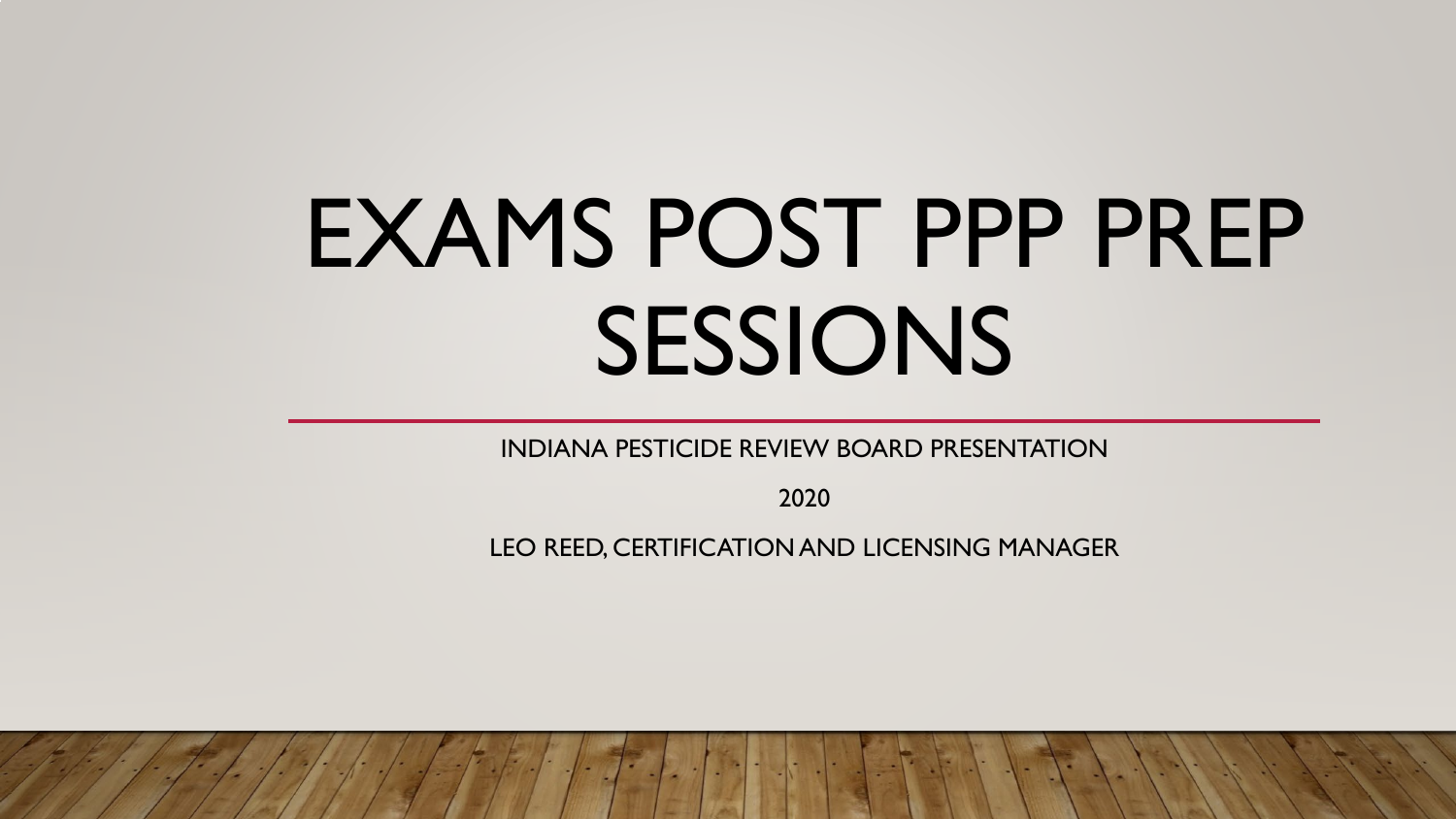## PESTICIDE TESTING: UNCHANGED FOR 45 YEARS

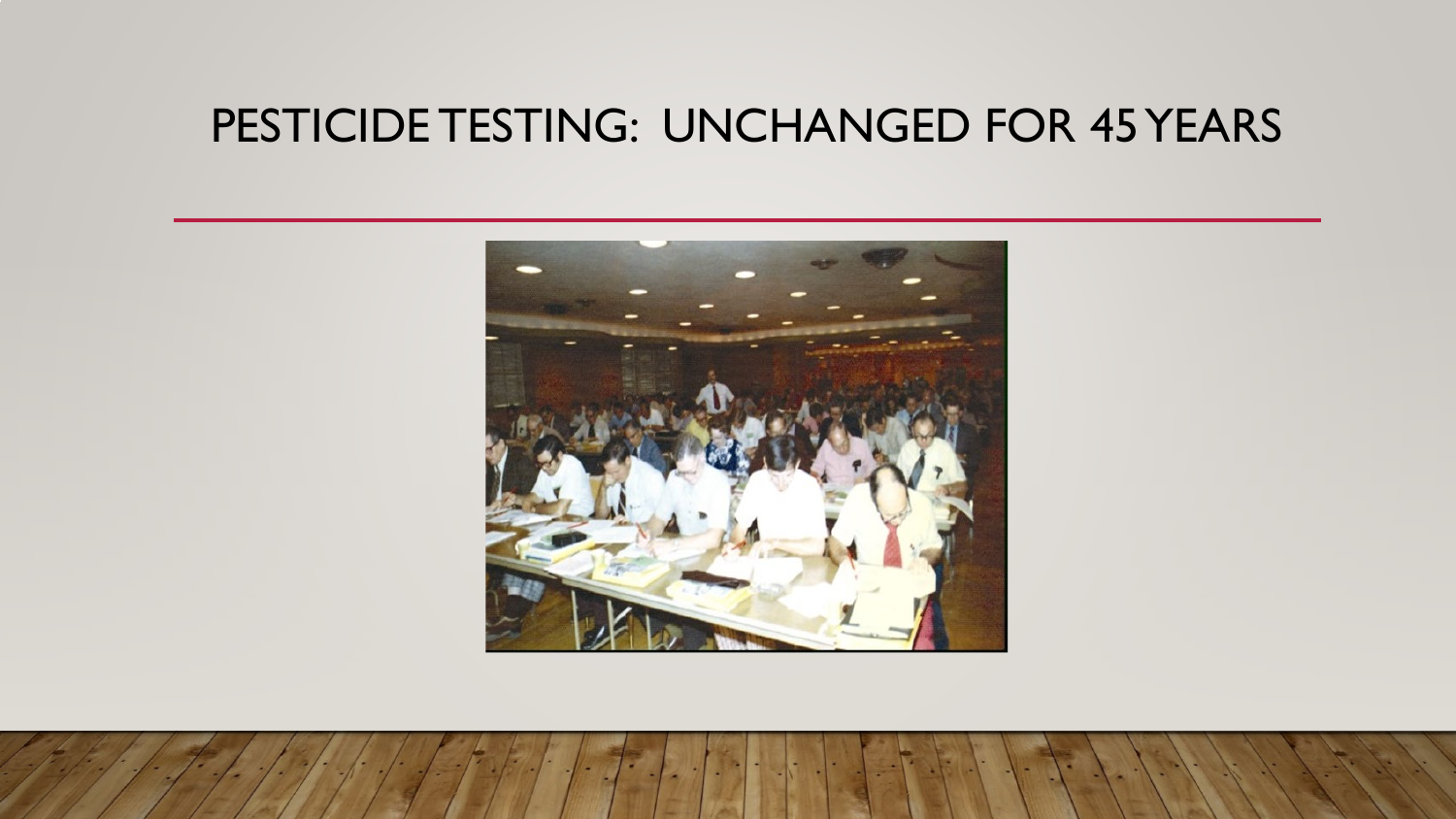## FIFRA

- **1976 training and testing occurred over two days and was held at various locations throughout the state.**
- **Purpose was to guide large numbers of jobholders through the new federal and state pesticide certification requirements.**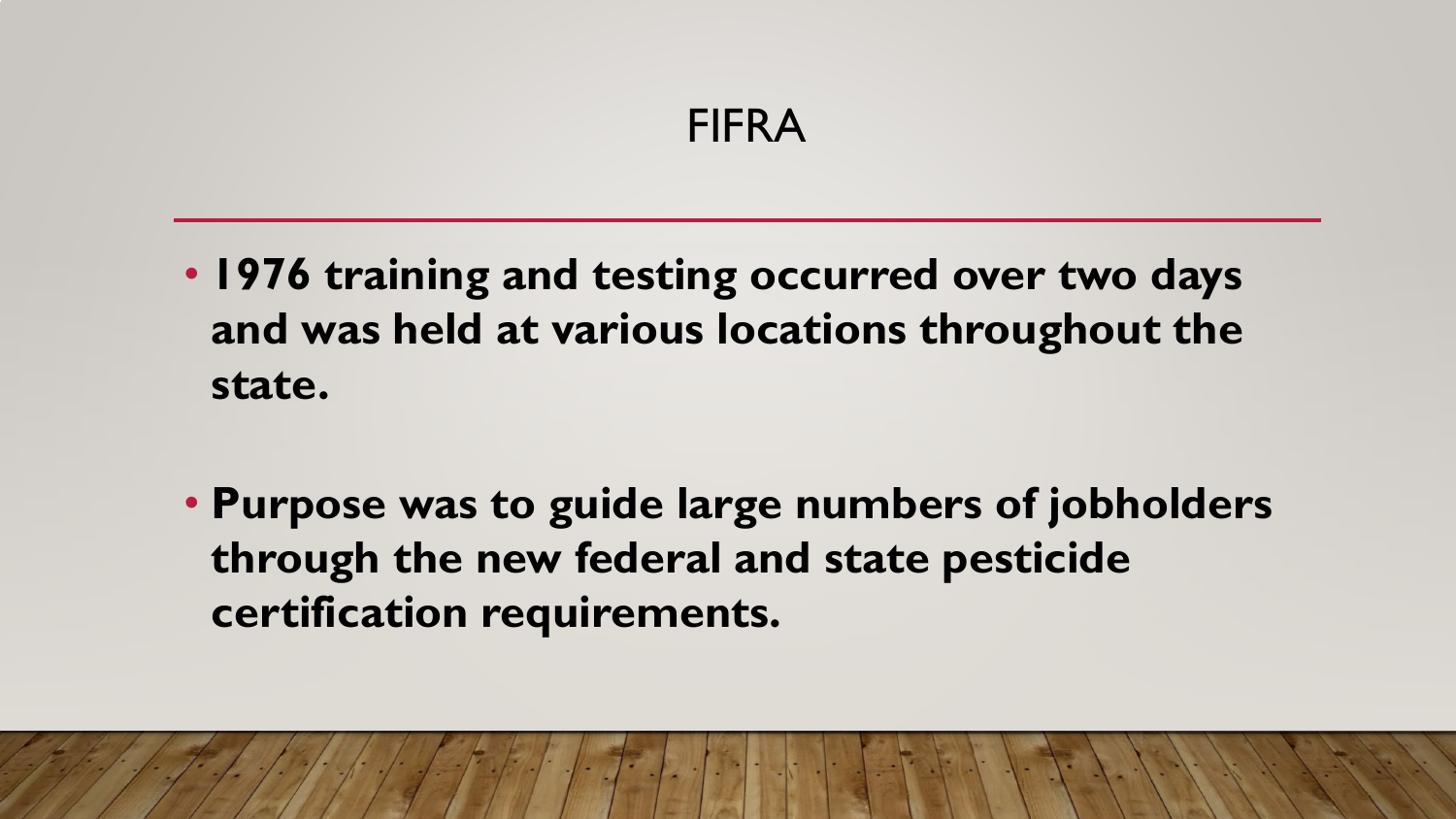#### FIFRA (CON'T)

## • **Approach addressed social and political concerns.**

## • **Did not address educational concerns.**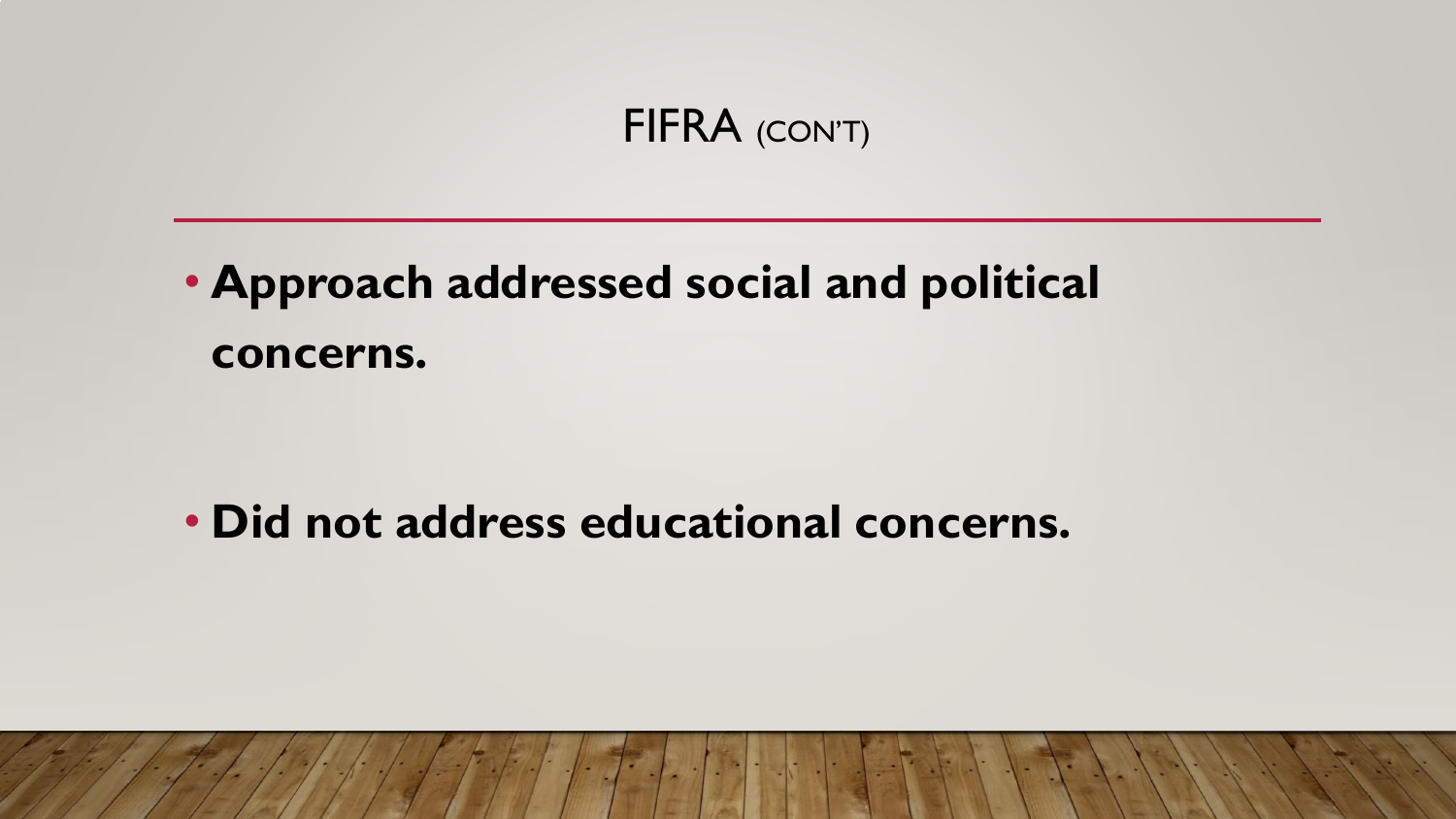## AS A RESULT OF OISC & INDUSTRY CONCERNS OVER EXAM VALIDITY (FAIRNESS)

- **Exams are no longer built on a classroom model**
- **Use a credentialing test validation strategy.**
	- **Job analysis**
	- **Knowledge and skills required**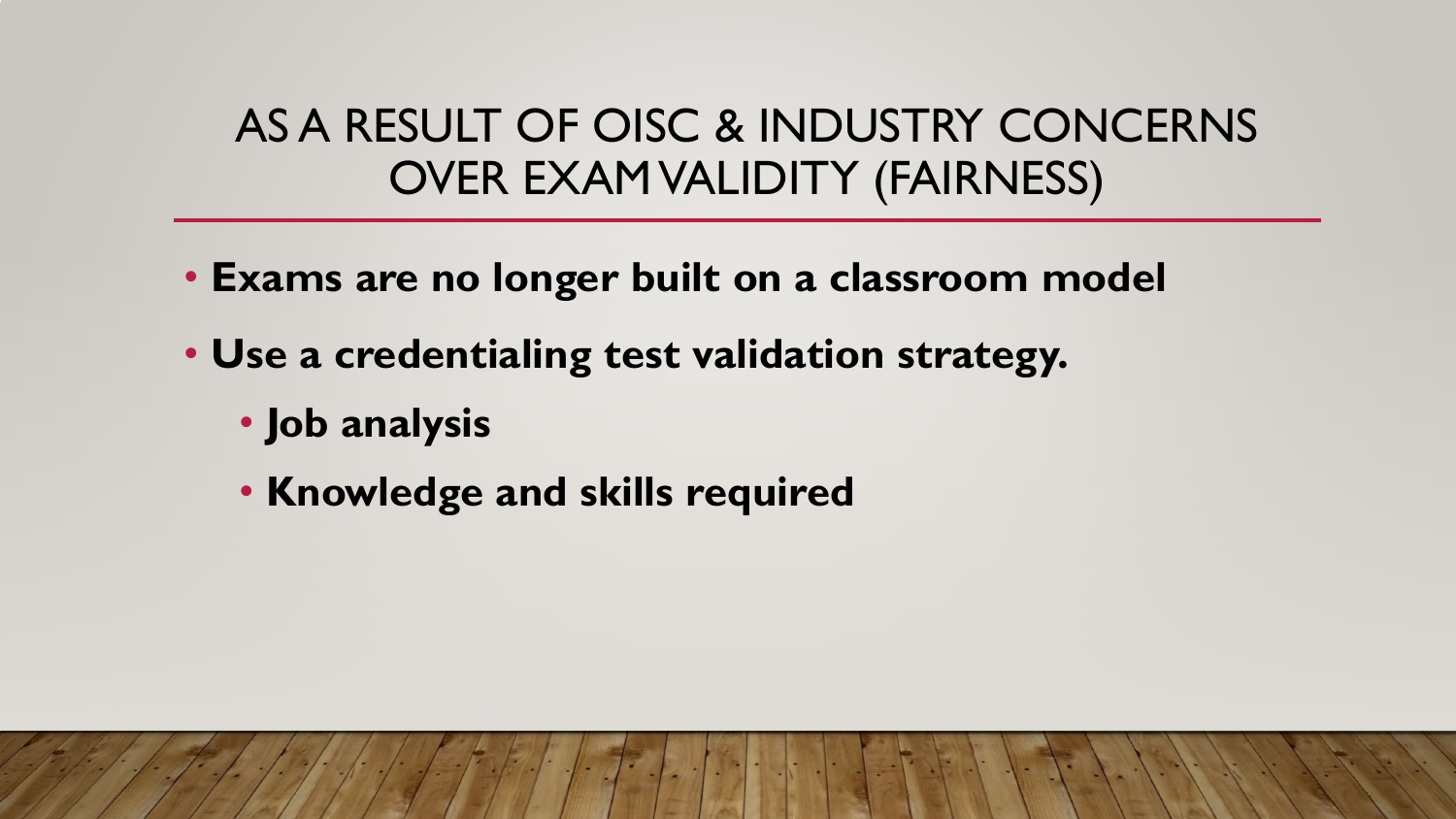**Rely on the judgement of subject matter experts. Exam content, test question review, passing score. Exam is not an educational tool. OISC spends \$70,000 to \$100,000 to develop each exam.**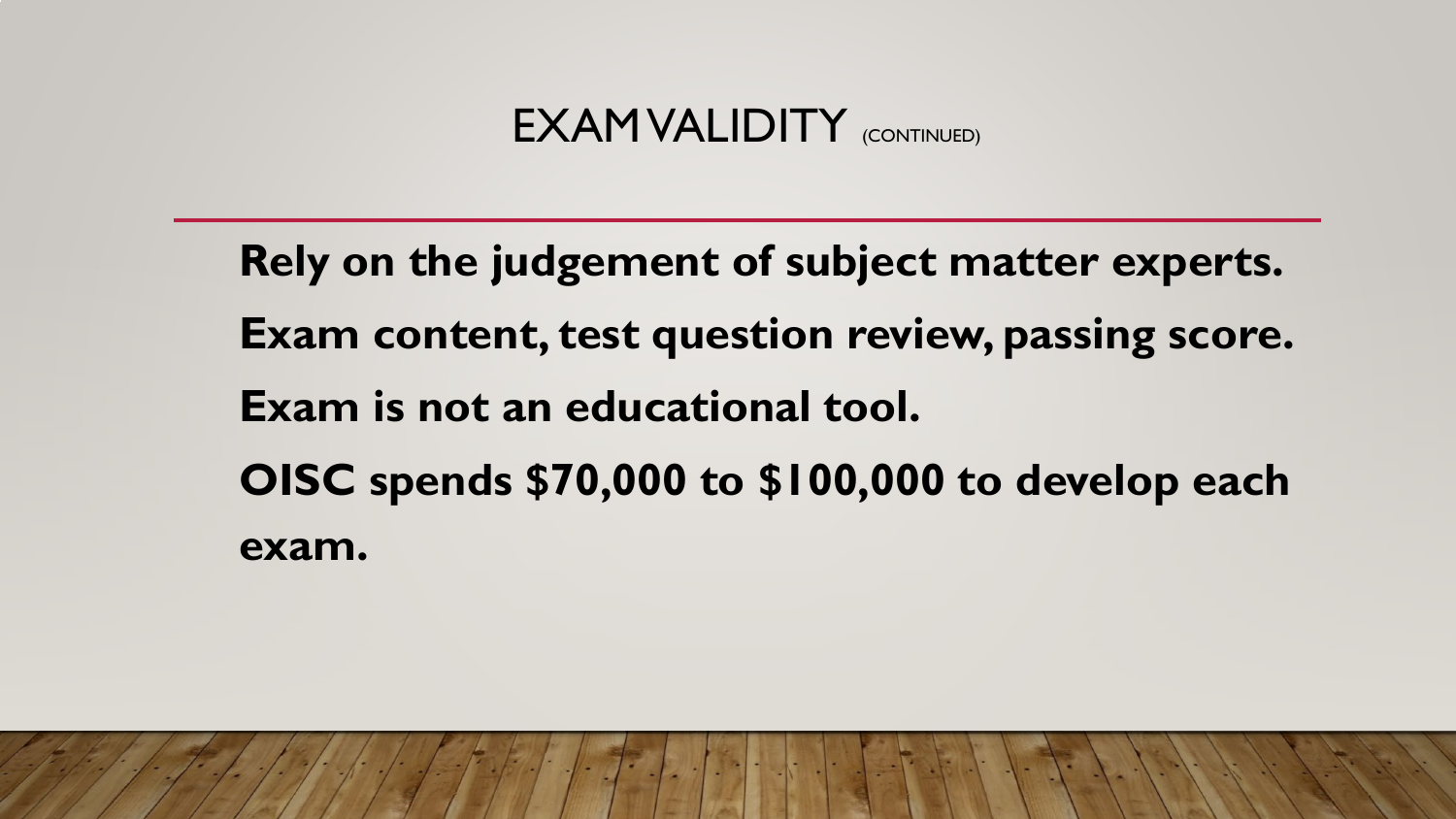## **OISC ADMINISTERS TWO TYPES OF THE SAME EXAM**

- **Computer based & paper and pencil based**
- **OISC has concerns about paper & pencil exams**
	- **Effects on test scores**
	- **Exam administration**
	- **Program costs**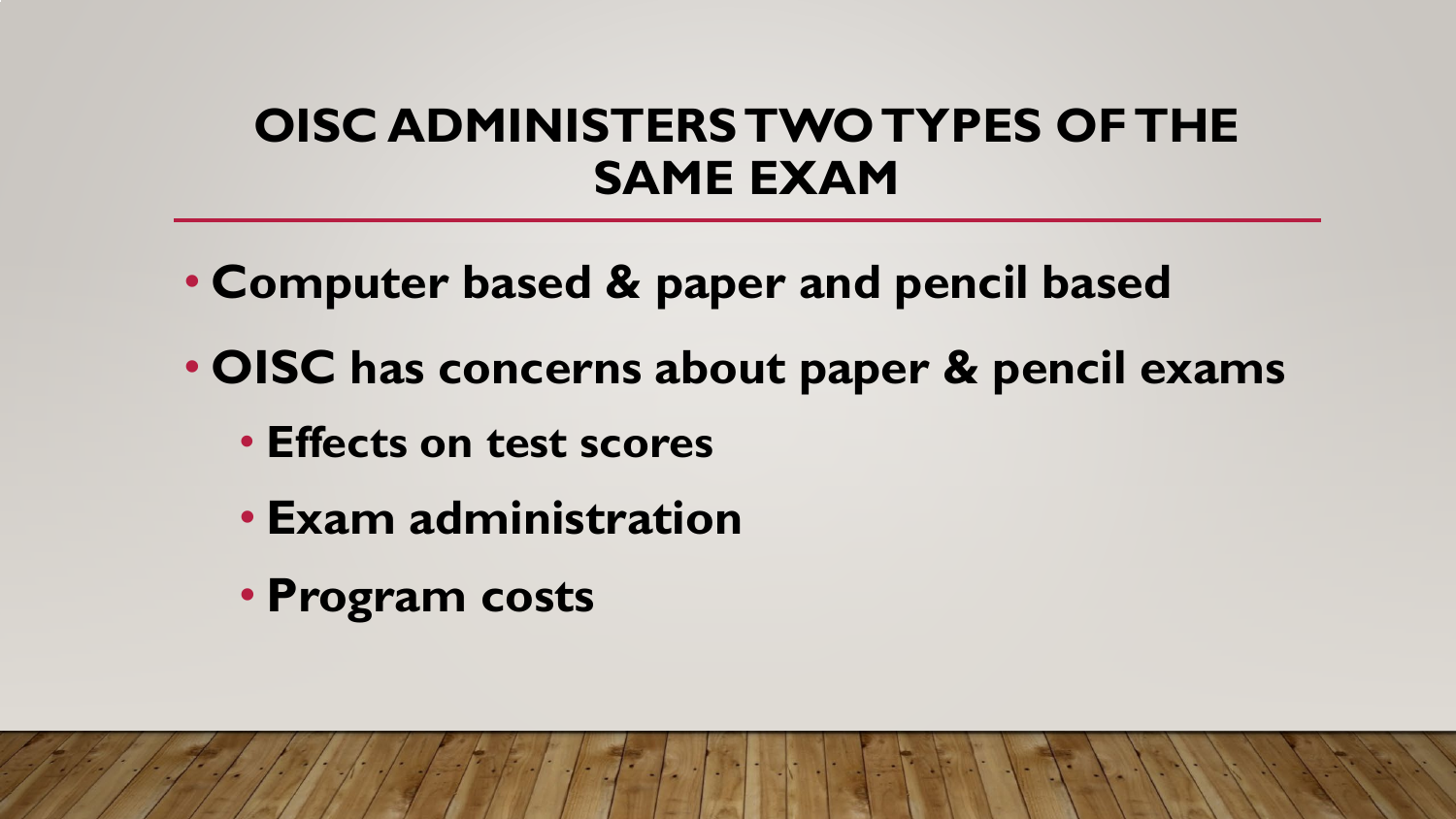#### TEST SCORES

• **Scores are higher when exam is given immediately post prep.**

• **Is it actual achievement?**

**or**

• **Short-term memory effect?**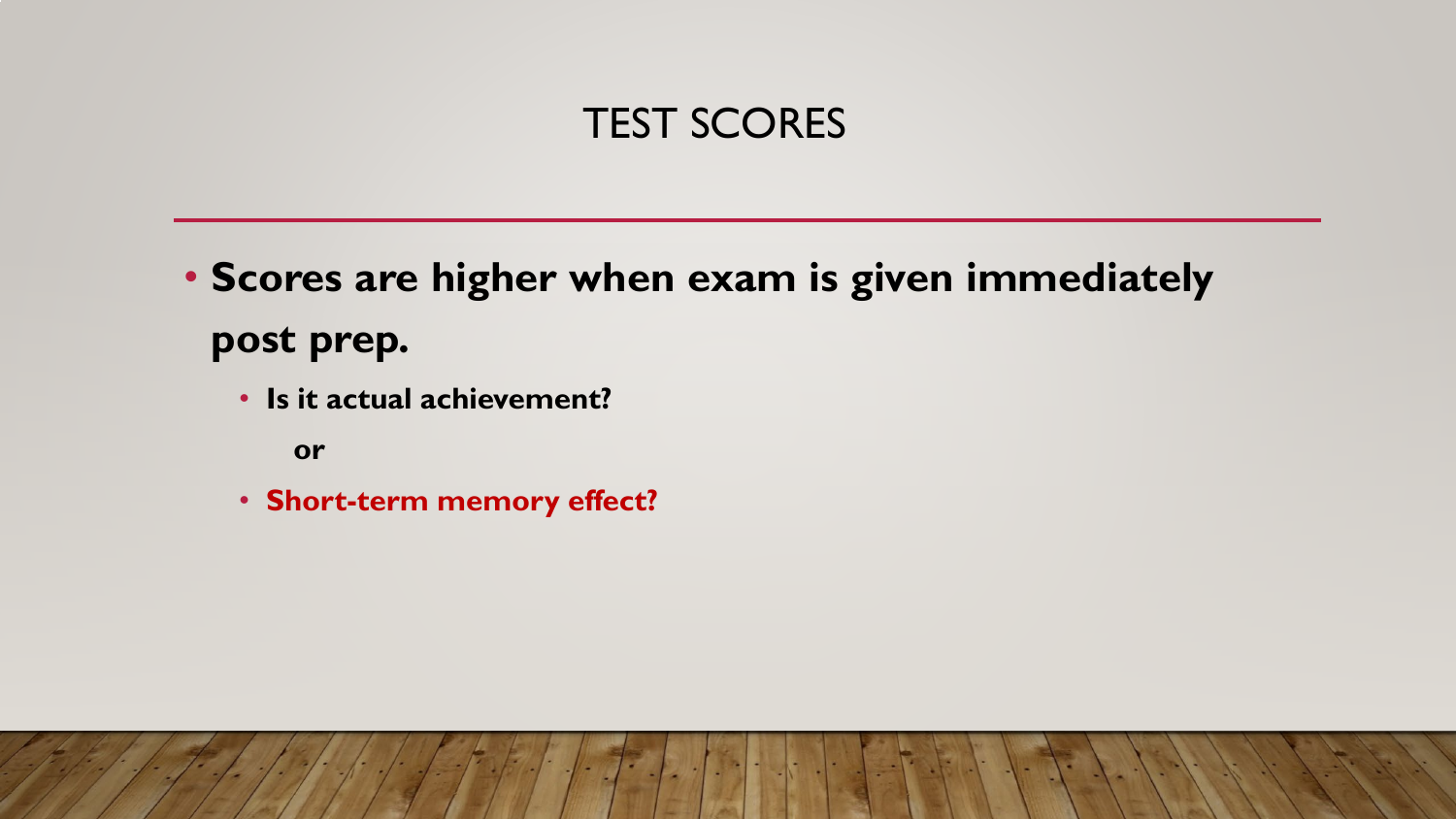## SHORT TERM MEMORY EFFECT

• **"practicing the retrieval of information is key to long-term retention"**

• **Same day or "next day recall" DOES work.**

• **However, students quickly forget content.**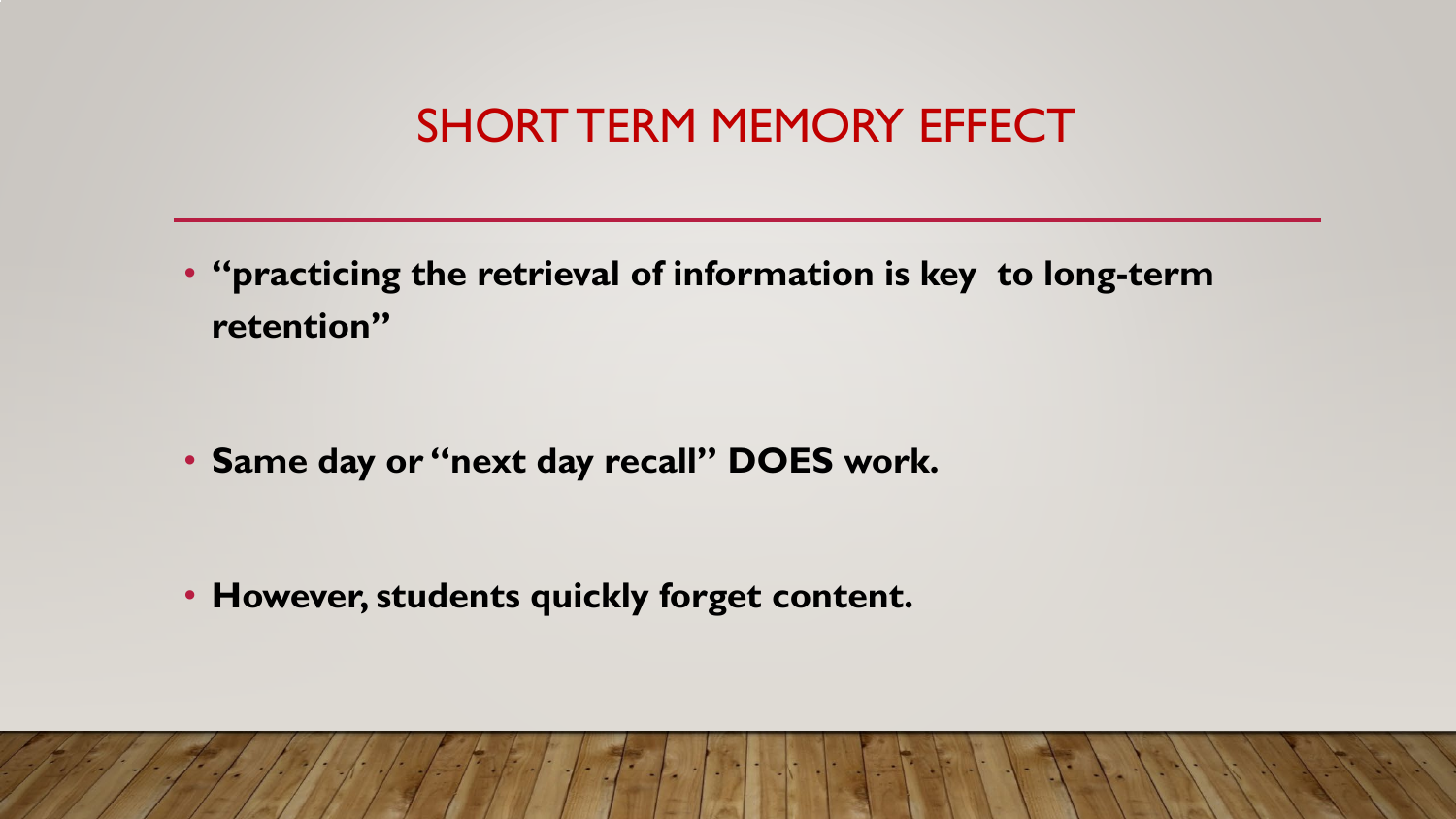## EXAM ADMINISTRATION AND SECURITY

- **Paper based group setting vs Computer based**
	- **Paper based is full of distractions**
	- **Background noises**
	- **Coming and going**
	- **Turning in exam**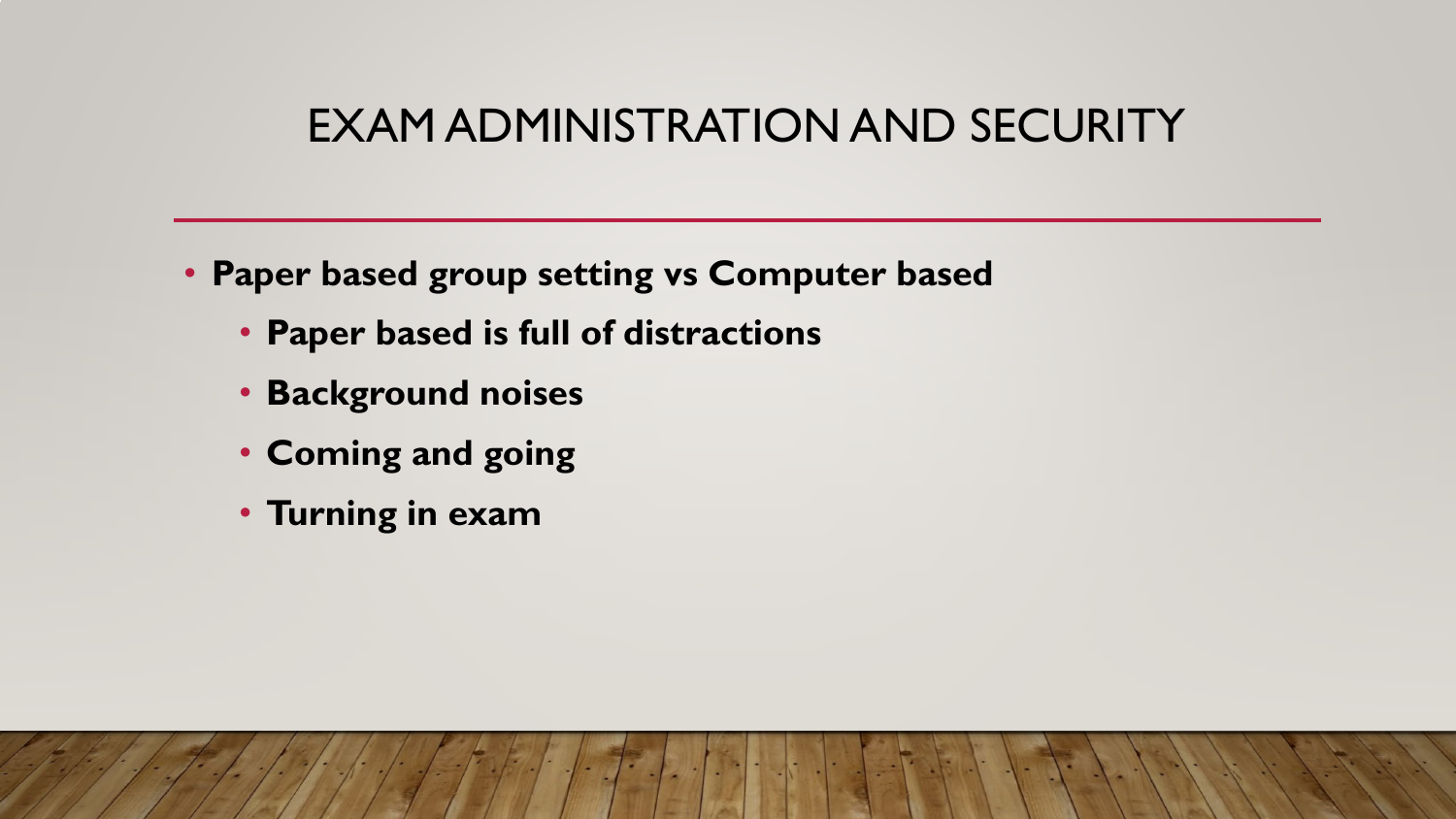## EXAM ADMINISTRATION AND SECURITY

(CON'T)

- **Computer based**
	- **Quiet room**
	- **Standardized administration**
	- **Exams are secure**
	- **Proctor does NOT need to watch 30-80 individual simultaneously**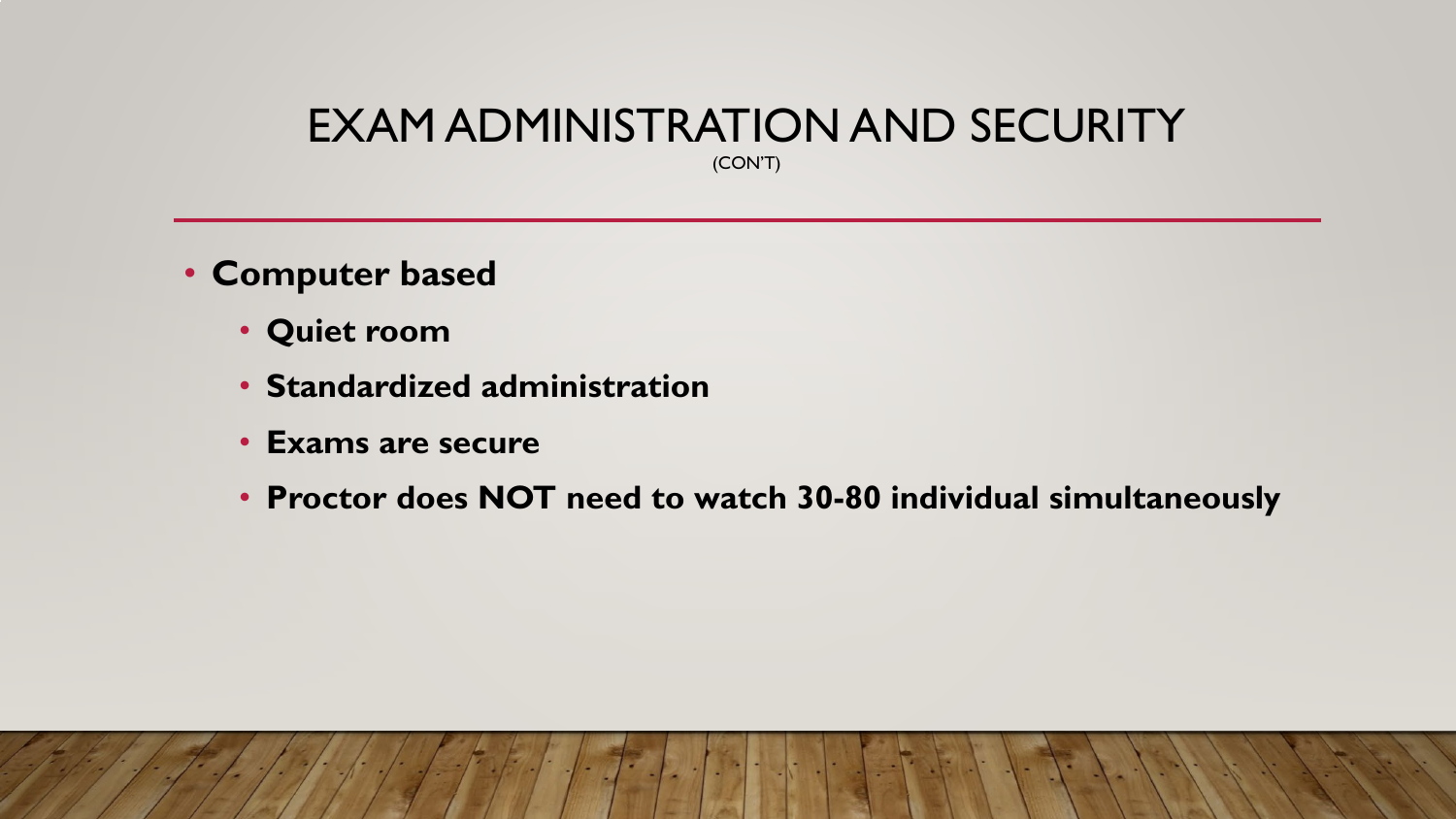## PROGRAM COSTS

- **For each paper based exam administration one day for one full time employee.**
	- **Currently provide exams for 30 PPP exam prep sessions**
	- **Average of 1,600 examinees per year**
		- **Compared to an average of 4,200 computer based exams per year**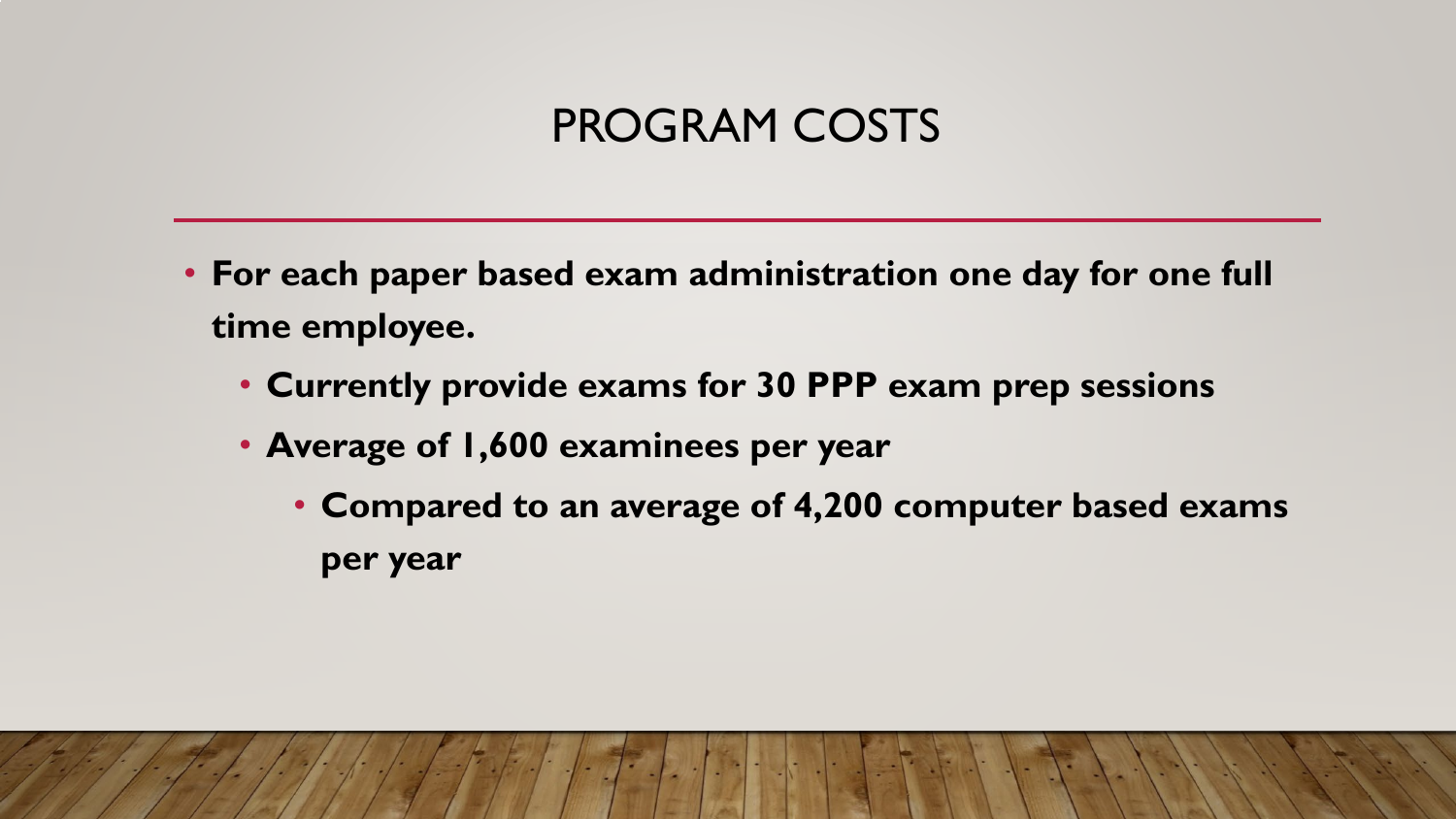## **OPPORTUNITY**

- **Disassociating exam with prep sessions:**
	- **Allows for greater numbers to sit in prep sessions**
	- **Could allow for CCH's to be given at PPP prep sessions**
	- **Allows for sessions to be conducted throughout the state**
	- **OISC continues to participate in sessions in the regulatory portion**